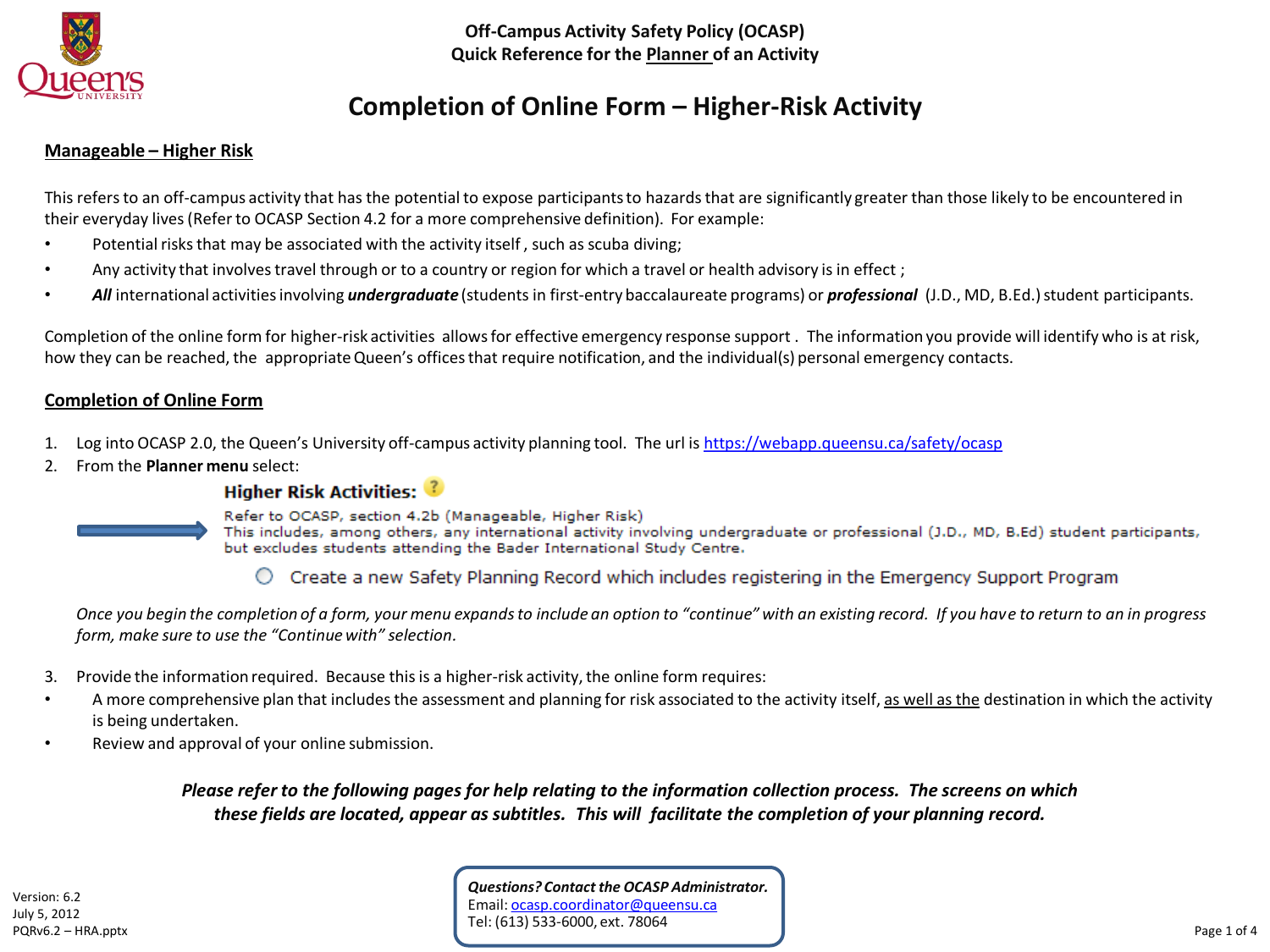

# **Completion of Online Form – Higher-Risk Activity (Cont.)**

#### **Relevant to all screens:**

- Fields with an asterisk are mandatory fields.
- To avoid loss of data, and to ensure the security of information provided your session will time out after 10 minutes of inactivity. A message box will appear – if you respond to the prompt your session remains active, otherwise OCASP 2.0 will automatically save your changes and exit the application.
- Hover over help is available for fields that display the "question mark" icon.

### **Screen One - "Personal Details"**

Based on your "University Status" you may be required to complete online Pre-Departure Training (PDT). It is part of the form completion process, therefore if you are required to do PDT, you will not be able to "submit" your form until it is finished. Pre-departure training is strongly recommended for all.

## **Screen Two – "Activity Details"**



Select the option that coincides with the activity you are undertaking. The selection you make determines to whom the form is routed for review and approval. **An "interchange" or "semester abroad" program is not an Academic Exchange. If you are unsure of your selection, please contact your Department.**

If you select "I am undertaking one of the following activities", you must indicate:

- The selection that mostly matches your off-campus activity, followed by the

Department Overseeing the Activity

\* A Planner preparing a safety planning record for a *group activity* must select from the available options through this bulleted item.

#### **For the Planner of a Group Activity**

A Planner that is preparing a safety planning record for a group activity, must identify that in addition to themselves, there are other "participating members". It is the responsibility of the Planner of a group activity to ensure that all their participants comply with OCASP by submitting their participant online form. For detailed instructions, participants may refer to the following Reference Guide: "Completion of the Acceptance Process – Participant of a Group Activity".

Version: 6.2 July 5, 2012 PQRv6.2 – HRA.pptx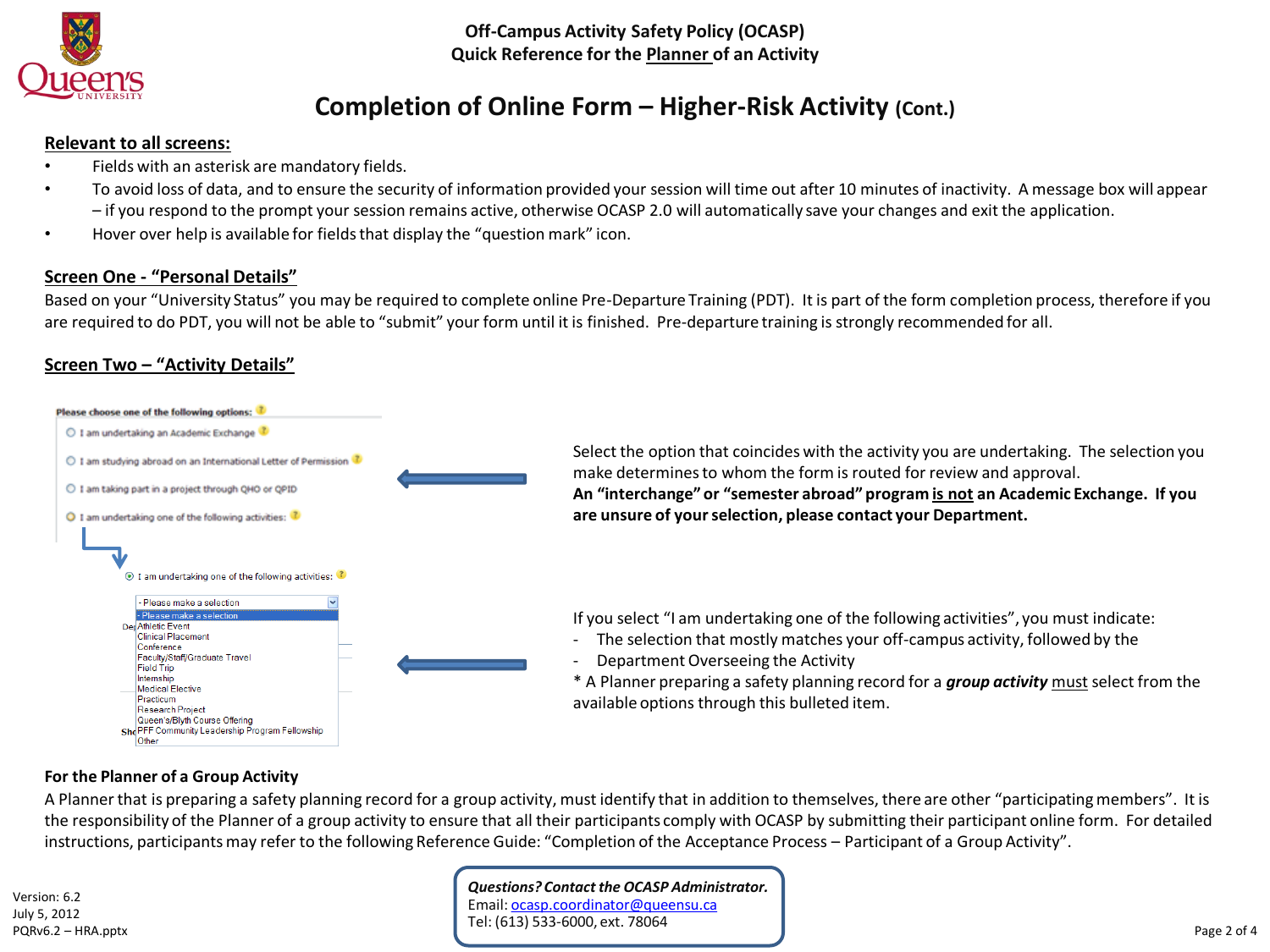

# **Completion of Online Form – Higher-Risk Activity (Cont.)**

## **Screen Three– "Travel Details"**

In this section, you identify:

• Travel steps in your journey, including your return to Kingston.

### **Screen Four – "Hazards and Risks"**

**REMINDER: To avoid loss of data, and to ensure the security of information provided your session will time out after 10 minutes of inactivity. A message box will appear – if you respond to the prompt your session remains active, otherwise OCASP 2.0 will automatically save your changes and exit the application.**

In this section, you identify:

- 1. Hazards and risks associated **to the activity** you are undertaking:
- Include any risk/hazard that is specific to the **activity** in this section along with your mitigation plan. Eg. rock climbing, scuba diving, mountaineering, etc.. Your department may be able to provide resources for these risks.
- 2. If travelling internationally, hazards and risks associated **to the country/location** in which you are undertaking the activity.
- *How you identify the potential hazards does not need to be in your own words*, only **your risk management plan must be in your words**. For this reason, we recommend that you copy and paste all of the various hazards that you identify on the [Global Affairs Canada \(GAC\) website,](https://travel.gc.ca/travelling/advisories) directly into the corresponding Hazard box for each category. You would then need to indicate why this is a risk to you, and include your Risk Management Plan for each identified hazard. Copying and pasting these items directly from the GAC website will help ensure that you have addressed all of the hazards, thereby, reducing the time it takes to gain approval for your risk assessment. International SOS (ISOS) also provides information regarding potential hazards related to international travel. The [International SOS \(ISOS\) Members Portal](https://www.internationalsos.com/members_home/login/login.cfm) should also be consulted when completing OCASP.
- As you navigate through the GAC website and ISOS Members Portal, continue to ask yourself what, if anything has the potential to cause you harm (physically, financially, medically etc.). All of the items that have the potential to do so, must be addressed in your risk assessment.

### **Screen Five – "Immunizations"**

In this section, you identify:

Immunizations that are required based on your travel destination.